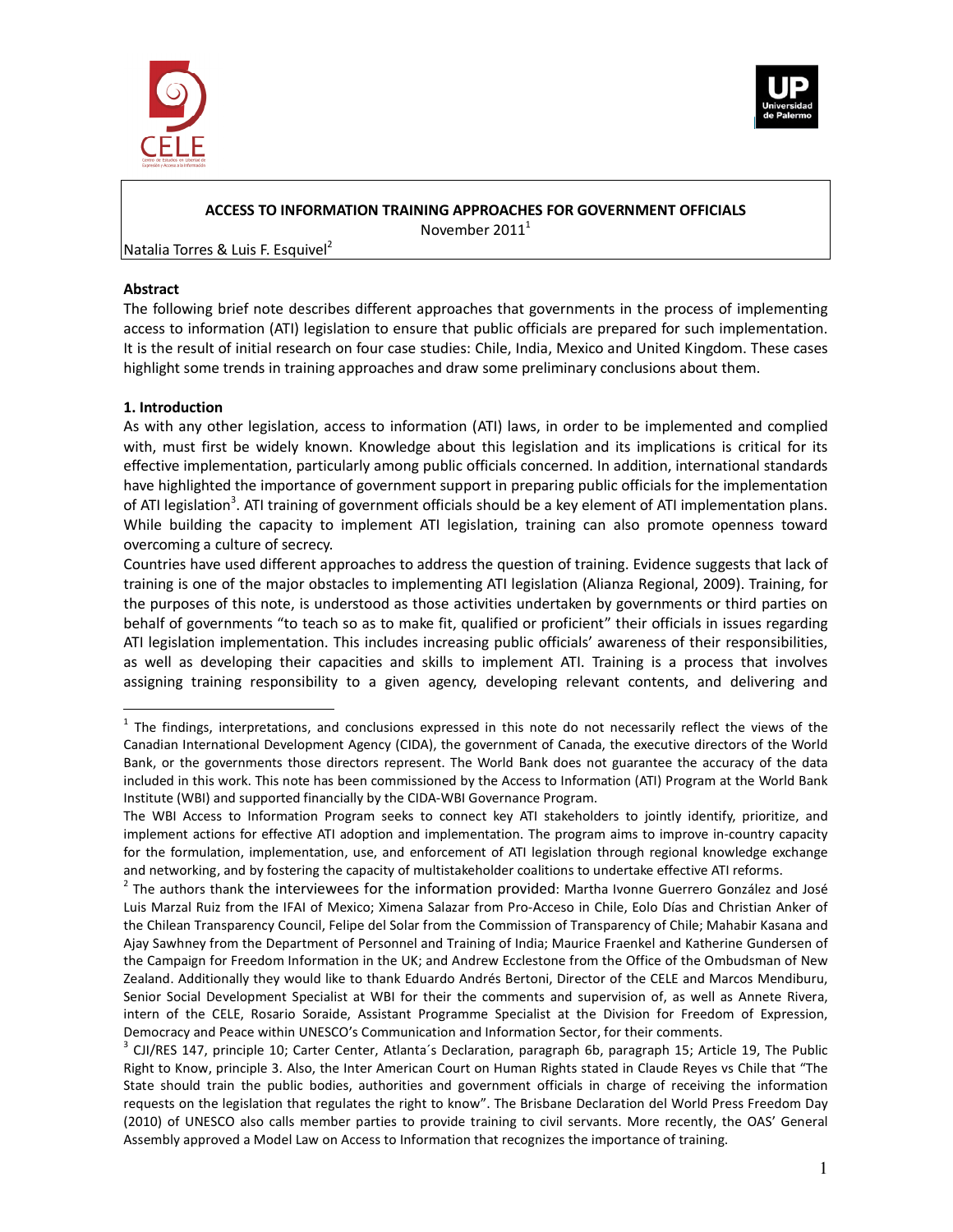



### evaluating the training programs.

Literature on ATI training for public officials is rather limited thus the note aims to provide an overview of some governments' methods for implementing ATI legislation. At the same time, it examines more in depth certain aspects to raise issues for further consideration. The selected cases are those of the United Kingdom, Chile, India and Mexico.

There are important differences between ATI legislations including training aspects. For example, in some countries, legislation explicitly provides for ATI training for government officials, while in other countries it does not. In Latin America (Alianza Regional, 2009), Chile,<sup>4</sup> Ecuador,<sup>5</sup> Guatemala,<sup>6</sup> Honduras,<sup>7</sup> México,<sup>8</sup> Nicaragua,<sup>9</sup> Dominican Republic,<sup>10</sup> and Uruguay<sup>11</sup> include explicit provisions for training of government officials in their ATI laws. Another distinction regarding ATI training is whether or not the legislation assigns the responsibility of training to specific bodies. In some countries, the laws assign the responsibility of training to a nodal authority or agency within the Executive branch or an oversight body (Central Policy Unit in Ireland, IFAI in Mexico, Council for Transparency in Chile, Access to Information Unit in Jamaica), while in others the responsibility lies directly on mandated public agencies (Banisar, 2006). The explicit mention of training in the legislation does not guarantee the development of training programs. In many cases, even when the law includes specific provisions on training for government officials and designates specific agencies to carry out such duties, these obligations are not implemented systematically (Alianza Regional, 2009).

As international experience suggests, though training is crucial for ATI implementation, it has been sometimes neglected. In several countries around the world, assessments conducted by government or civil society organizations stressed civil servants' limited awareness of and preparedness for ATI legislation implementation (Banisar, 2006). Most recently in India, both the People's RTI Assessment and the government RTI assessment commissioned to PricewaterhouseCoopers identify training as a key area for improvement (RTI Assessment and Analysis Group, 2009; PricewaterhouseCoopers, 2009).

This note is based on information gathered through desk research and interviews with key stakeholders; it provides an overview of selected country case studies to illustrate the different approaches governments have used to provide ATI training (section 2). The note will then highlight emerging trends and commonalities regarding institutional arrangements and key features of training programs (section 3). Finally, drawing lessons from the case studies, the note will reflect on a series of recommendations to enhance training for strengthening ATI implementation.

#### **2. Training experiences**

The description of the selected cases is divided in two sections: (a) the institutional setting, i.e. the set of norms regulating the training and institutions in which it takes place; and (b) the main features of the different ATI training programs.

With regards to institutional arrangements, the note focuses on the training provisions established by ATI laws; the institutional design for ATI implementation; the extent to which ATI training is incorporated into the civil service; and the incentives in place for government officials to attend training. Regarding the training programs, the note describes their main characteristics in terms of target audience, goals,

 $<sup>4</sup>$  Act 20285, article 33g.</sup>

 $^5$  Law on Transparency and Access to Information Nº 24, article 8 and Transitory Disposition Nº 6.

 $<sup>6</sup>$  Law on Access to Information, article 51.</sup>

 $<sup>7</sup>$  Law on Transparency and Access to Public Information, article 6.</sup>

 $^8$  Law on Transparency and Access to Government Information, article 37.

 $9$  Law on Access to Information, article 14, 43, 44, 45.

 $10$  Law on Access to Information, article 42, 43, 44.

 $11$  Law on Access to Information, article 20.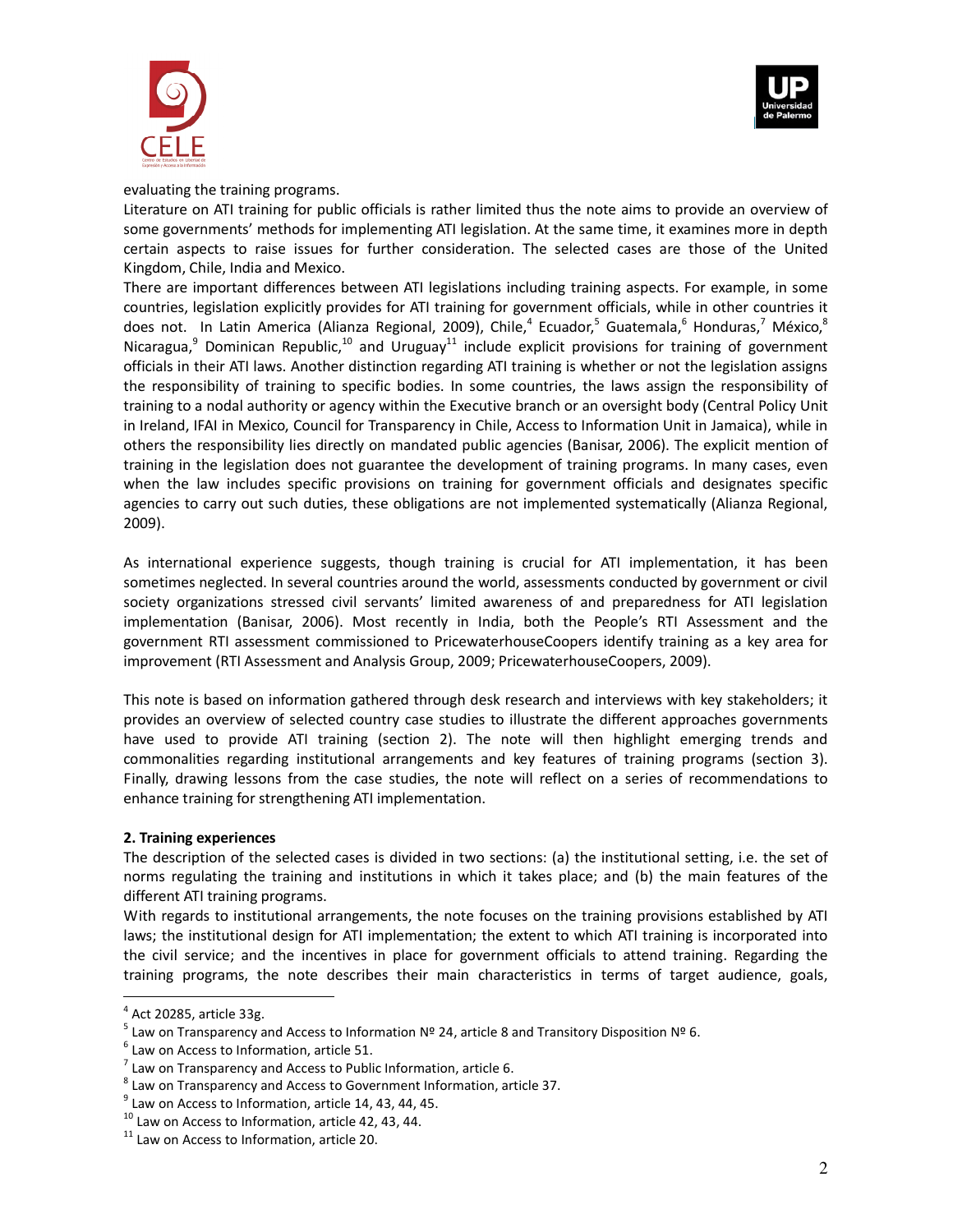



regularity, delivery modes, and evaluation mechanisms.

The four cases vary in terms of the concentration/dispersion of responsibilities for training. On the one hand, legislation in some countries does not clearly identify a government agency to undertake training, thus following a disperse approach. On the other hand, there are countries where the law designates clearly which agency is to be responsible for training and such agency is involved in the whole training process. Rather than two opposite sides, this needs to be seen as a spectrum where training approaches can be somewhat dispersed or somewhat concentrated. The cases are presented starting with a somewhat disperse model, the UK, and then moving along the spectrum, describing the Chilean and Indian cases, and toward higher degrees of concentration to finish with the Mexican case.

## **2.1 United Kingdom**

The UK passed its Freedom of Information Act in 2000<sup>12</sup>, which came into force in 2005. Three bodies are in charge of the implementation and enforcement of the legislation: the Information Commissioner Office  $(ICO)^{13}$ , in charge of overseeing and enforcing the law; the Information Tribunal  $(IT)^{14}$ , in charge of solving appeals of ICO´s decisions; and the Ministry of Justice—formerly the Department of Constitutional Affairs (DCA) and, prior to that, the Lord Chancellor's Department<sup>15</sup>—which is the agency in charge of coordinating implementation and monitoring the legislation for the central government (Banisar, 2006).

Training activities were carried out over three different periods of time. During the first, pre-FOI adoption period, the Civil Service College (now the National School of Government) ran regular courses on the Open Government Code with the collaboration of Campaign for Freedom of Information. During the second period, between the adoption of the FOIA and its coming into force, the then Lord Chancellor's Department, later renamed DCA, was in charge of preparing the public authorities for the entry into force of the legislation in 2005. The third period, ongoing since the full implementation of the law in 2007, has seen the current Ministry of Justice develop training activities.

The second period can be further divided into two stages. The Lord Chancellor's Department undertook training during the first stage and the DCA led work during the second. The Lord Chancellor´s Department was the first body to deal with training-related activities concerning the wide-ranging legislation and covering approximately 70,000 public authorities. Activities included a series of road-shows aimed to raise awareness of the Act with participation of members of the Advisory Group on Implementation of the Freedom of Information Act<sup>16</sup>. Given Whitehall's recognition of the importance of involving various ranks within the administration, a Senior Group on Freedom of Information and Data Protection was created and its members were trained by officials from both the Lord Chancellor´s Department and the Information Commissioner. Other activities included employee training plans prepared by agencies.

The second stage began with the creation of the Department of Constitutional Affairs in 2003. The DCA's approach included the elaboration of the Model Action Plan and training guides, as well as training public officials. The Model Action Plan for the Implementation of the Freedom of Information Act 2000 (DCA, 2003a) set out steps public authorities should follow to be ready for the full implementation of the Act. The Plan had five objectives the second of which compelled the public authorities "to ensure that staff are trained to an appropriate level to respond to requests for information, and that all staff are aware of their

<sup>&</sup>lt;sup>12</sup> http://www.opsi.gov.uk/acts/acts2000/20000036.htm

<sup>13</sup> http://www.ico.gov.uk/

<sup>14</sup> http://www.informationtribunal.gov.uk/

<sup>&</sup>lt;sup>15</sup> The Lord Chancellor's Department was renamed in 2003, becoming the Department of Constitutional Affairs, which in turn, in 2007 was renamed as the Ministry of Justice http://www.justice.gov.uk/

<sup>&</sup>lt;sup>16</sup> Initially, the Advisory Group consisted of the following members: The Local Government Association, The National Association of Local Councils, The Association of Chief Police Officers, The British Medical Association, The Health Service Confederation; Universities UK, The National Association of Governors and Managers and the special contribution of individual experts such as Maurice Frankel, Christine Gifford, Robert Hazell and Dilys Jones.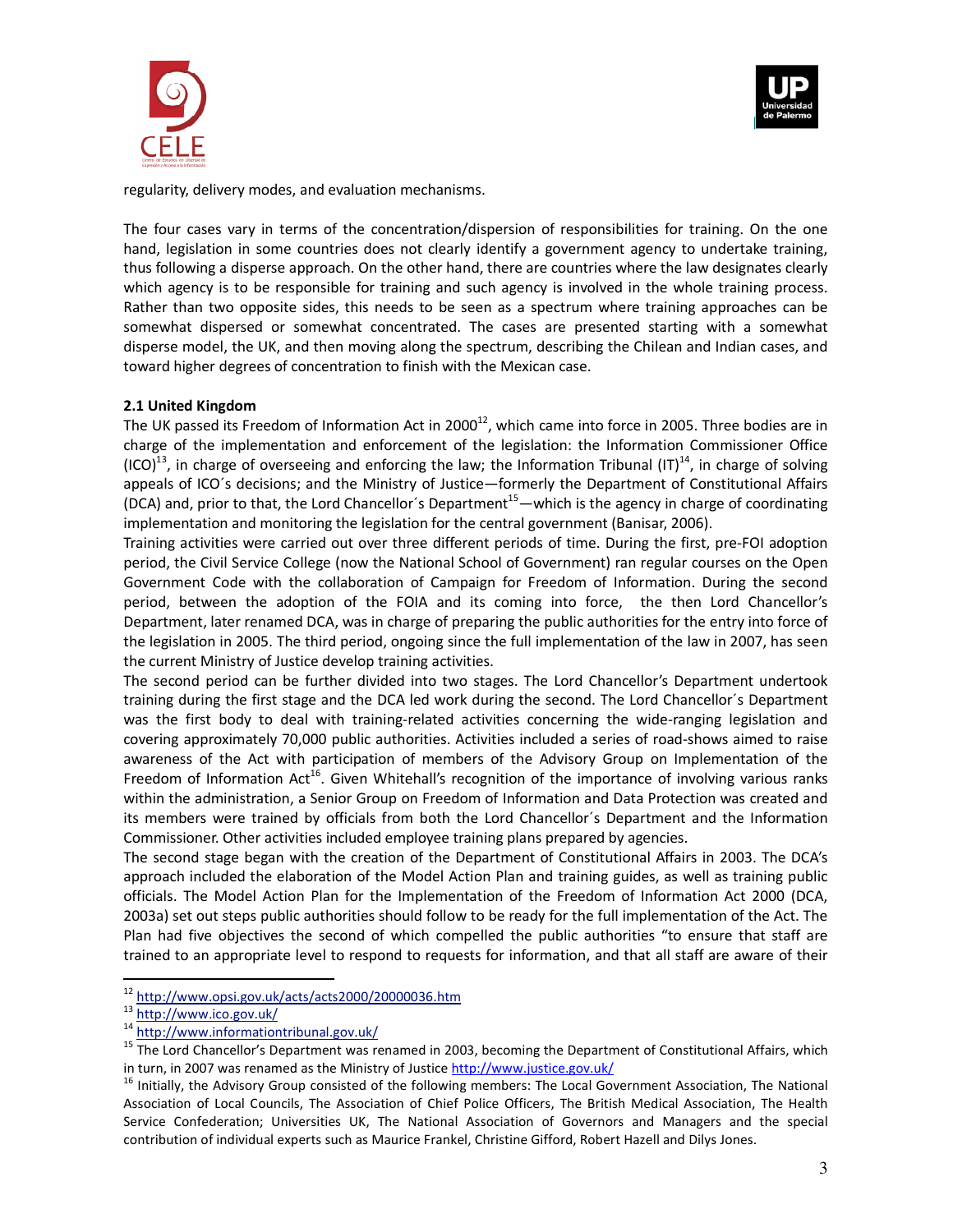



responsibilities and obligations before and after implementation of the Act" (DCA, 2003a; 3). In order to fulfil this goal, the DCA recommended that public authorities: "Develop an internal communications strategy to ensure that all staff are aware of the Act (…), Analyze training needs and draw up and implement a training plan (…), Review progress on training and follow up as necessary" (DCA, 2003a, 4). According to this document, the DCA was not in charge of the training programmes itself but delegated to each of the agencies the responsibility to conduct them. To facilitate this task, the DCA developed a training framework to provide guidance to the public authorities. This framework was summarized in a guide (DCA, 2003b) that explained how to design a general strategy for training on ATI in each agency. Meanwhile, the DCA continued organizing road-shows. DCA's major development was the 2004 launch of the Freedom of Information website<sup>17</sup> where many resources for assisting in the implementation of the act were available. As mentioned, the third period ranges from 2007 to the present. During this period, the Ministry of Justice (MoJ) developed training activities. The MoJ's website has a section exclusively devoted to the Freedom of Information Act<sup>18</sup>. This section provides public authorities with guidance on how to deal with requests, charge fees, procedural guidance, working assumptions, exceptions, among other issues. Additionally, the MoJ and the University of Northumbria have developed the Information Rights Programme<sup>19</sup> aimed "...to respond to the specific needs of information rights practitioners, providing a structured framework within which they can acquire and update knowledge while gaining a qualification that recognizes their specialist expertise".

Finally, it is worth mentioning the activities undertaken by the Information Commissioner Office (ICO) to guide public officials in the implementation of the legislation. The ICO website has a section<sup>20</sup> with tools and resources to provide assistance and guidance for the proper interpretation of the act and adequate management of requests. The Tick Tock video<sup>21</sup>, a training program on DVD that aims to raise awareness among public authorities about their responsibilities under the Freedom of information Act and the Environmental Information Regulations, is an interesting resource available.

The UK experience has highlighted some interesting points. A significant number of agencies engaged in the development of training activities throughout the three periods. The Civil Service College, the Lord Chancellor´s Department, the DCA, the MoJ and the ICO all played a role, though at different moments and for different audiences. With the exception of the Civil Service College, which ran regular training courses, all of those institutions provided guidance to public authorities for developing training programmes. As a result, it is quite difficult to identify the main features of the training programmes, because each agency separately chose how to conduct its own training. Additionally, it is possible to identify many training initiatives conducted by NGOs or private organizations $^{22}$ .

#### **2.2 Chile**

 $\overline{a}$ 

In 2008, Chile adopted Law No. 20.285 on Access to Public Information<sup>23</sup> that mandates all public bodies and creates the Council for Transparency (Consejo de la Transparencia), $^{24}$  an autonomous body responsible

<sup>&</sup>lt;sup>17</sup> www.foi.gov.uk

<sup>18</sup> http://www.justice.gov.uk/guidance/freedom-of-information.htm

<sup>19</sup> http://www.northumbria.ac.uk/?view=CourseDetail&code=DTDIRL6

<sup>20</sup> http://www.ico.gov.uk/tools\_and\_resources/document\_library.aspx

<sup>&</sup>lt;sup>21</sup> http://www.ico.gov.uk/upload/images/flash\_test/ico\_tick\_tock.mpg

<sup>&</sup>lt;sup>22</sup> For example: Campaign for Freedom Information http://www.cfoi.org.uk/ ; Article 19's handbook on ATI http://www.article19.org/pdfs/tools/foitrainersmanual.pdf ; Act Know's training http://www.actnow.org.uk/ ; Information Management Training Services http://www.im-ts.co.uk/ ; Privacy Data Protection http://www.privacydataprotection.co.uk/foi/workshops/ ; University of Edinburgh http://www.recordsmanagement.ed.ac.uk/InfoStaff/FOIstaff/UoEAwareness/FOIAwareness.htm.

 $^{\overline{23}}$  The legislation is available at http://www.leychile.cl/Navegar?idNorma=276363

<sup>24</sup> http://www.consejotransparencia.cl/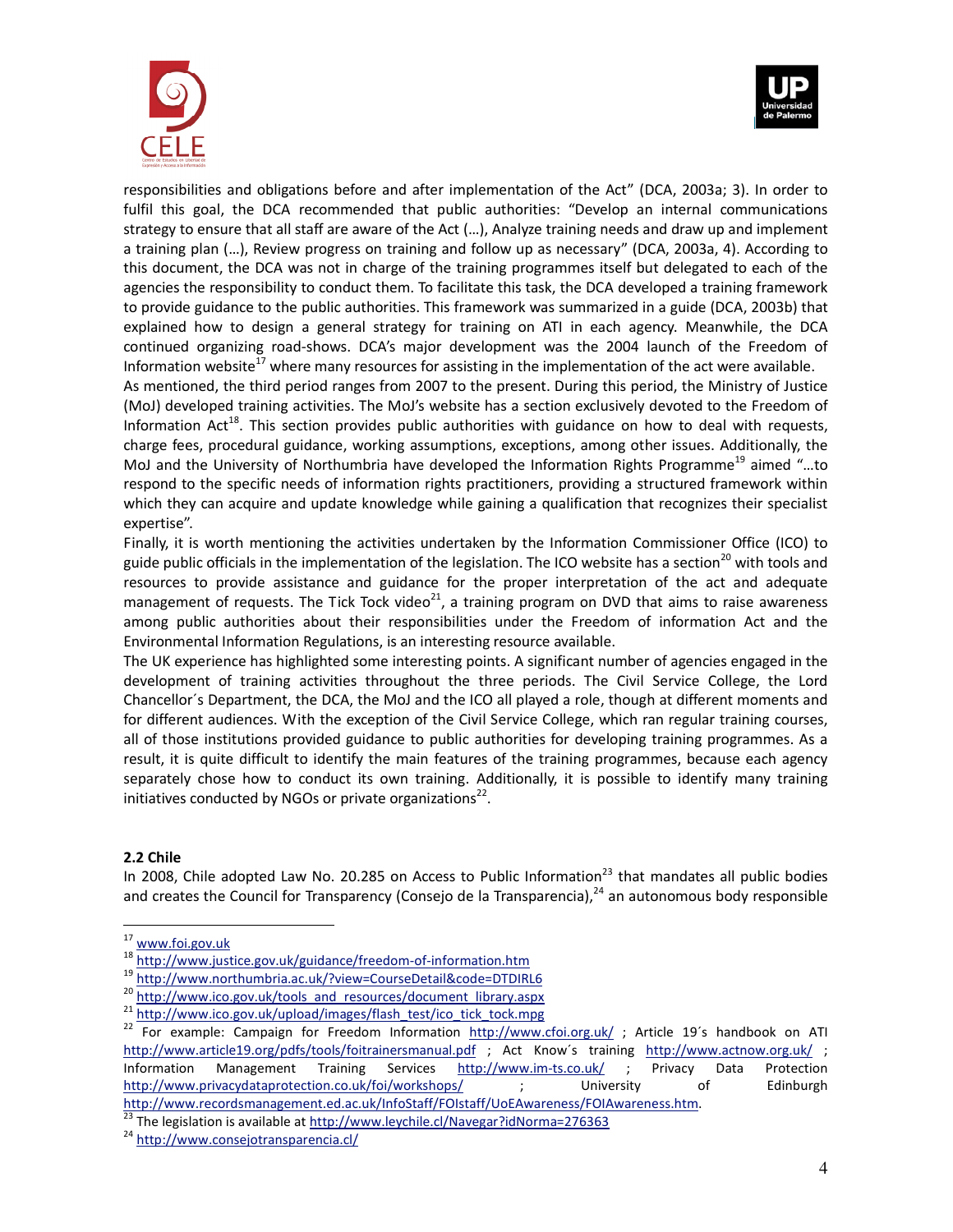



for enforcing compliance with the legislation. The Claude Reyes case at the Inter-American Court of Human Right (IACHR)<sup>25</sup> was important not only for promoting the adoption of ATI legislation but also for underscoring the need to provide appropriate training for public officials to fulfil their ATI obligations. The ruling established that the State was responsible to train its government officials on ATI: "The State shall, within a reasonable time, provide training to public entities, authorities and agents responsible for responding to requests for access to State-held information on the laws and regulations governing this right; this training should incorporate the parameters established in the Convention concerning restrictions to access to this information…" (IACHR, 2006; 61). Because of this ruling, it is possible to find training experiences<sup>26</sup> even before the passing of ATI legislation. Additionally, this sheds light on why different governmental actors are involved in the development of training programs: the National Civil Service Directorate (DNSC)<sup>27</sup>, the Commission on Probity and Transparency (CPT) and the Council for Transparency (CT).

The DNSC is a decentralized body that aims to promote and contribute to the modernization of the State by strengthening the strategic management of the public administration's human resources. It has developed a series of training programs on probity and transparency - including a four-hour module on access to public information -with the collaboration of non-governmental organizations (NGOs) and academic institutions. The training's target audience was personnel from specific areas within government agencies, such as administration and finance, human resources and supervision. The DNSC was responsible for the trainings' program design and content development, while delivery was delegated to third parties after a competitive pubic tender bidding process. The NGO Pro-Acceso was one of the organizations that delivered this training, delivering 25 face-to-face workshops across the country.

Inter-institutional coordination was instrumental: the DNSC contacted each agency´s human resources department to identify the officials that would participate in the course and jointly developed planning of the training programs with those departments.

The incentive structure embedded in the DNSC training was noteworthy. The training activities were part of the government's Management Improvement Program (PMG), requiring each agency to fulfil yearly objectives to obtain a budget increase. Thus officials were required to attend trainings not only because of their professional development but as a contribution to the agency´s fulfilment of the PMG organizational goals. Therefore, including ATI in the PMG made ATI training almost a compulsory activity for public officials, placing individual incentives as secondary.

The Commission on Probity and Transparency (CPT) is also involved in ATI training activities. The CPT is an advisory body that supports the Ministry General Secretariat of the Presidency –*Ministerio Secretaría General de la Presidencia*. It is in charge of implementing the transparency agenda set by former President Michelle Bachelet in 2006. Additionally, once the ATI law was passed, the DNSC created a national network of more than 800 governmental officials responsible for the implementation of the law across the country. These officials were trained on the content of the law. Before the law came into force, the CPT conducted 15 regional training seminars and a national training seminar to prepare government officials for the law's implementation. As a result of these activities, more than 3,200 officials from regional governments, health services, police and security forces, among others, were trained on the contents of the law and received guidance and tools for its proper implementation. (CPT, 2009)

The Council for Transparency (CT), the ATI oversight body in Chile, is responsible for training, according to the ATI Law. The CT's duties include "… [developing], directly or through third parties, training activities for

<sup>&</sup>lt;sup>25</sup> The case is available at http://www.elaw.org/system/files/ReyesvChile.pdf

<sup>&</sup>lt;sup>26</sup> Before the law came into effect, training activities had already been developed by the NGO Pro-Acceso for the Ministry General Secretariat of the Presidency.

<sup>&</sup>lt;sup>27</sup> The website is **http://www.serviciocivil.cl/**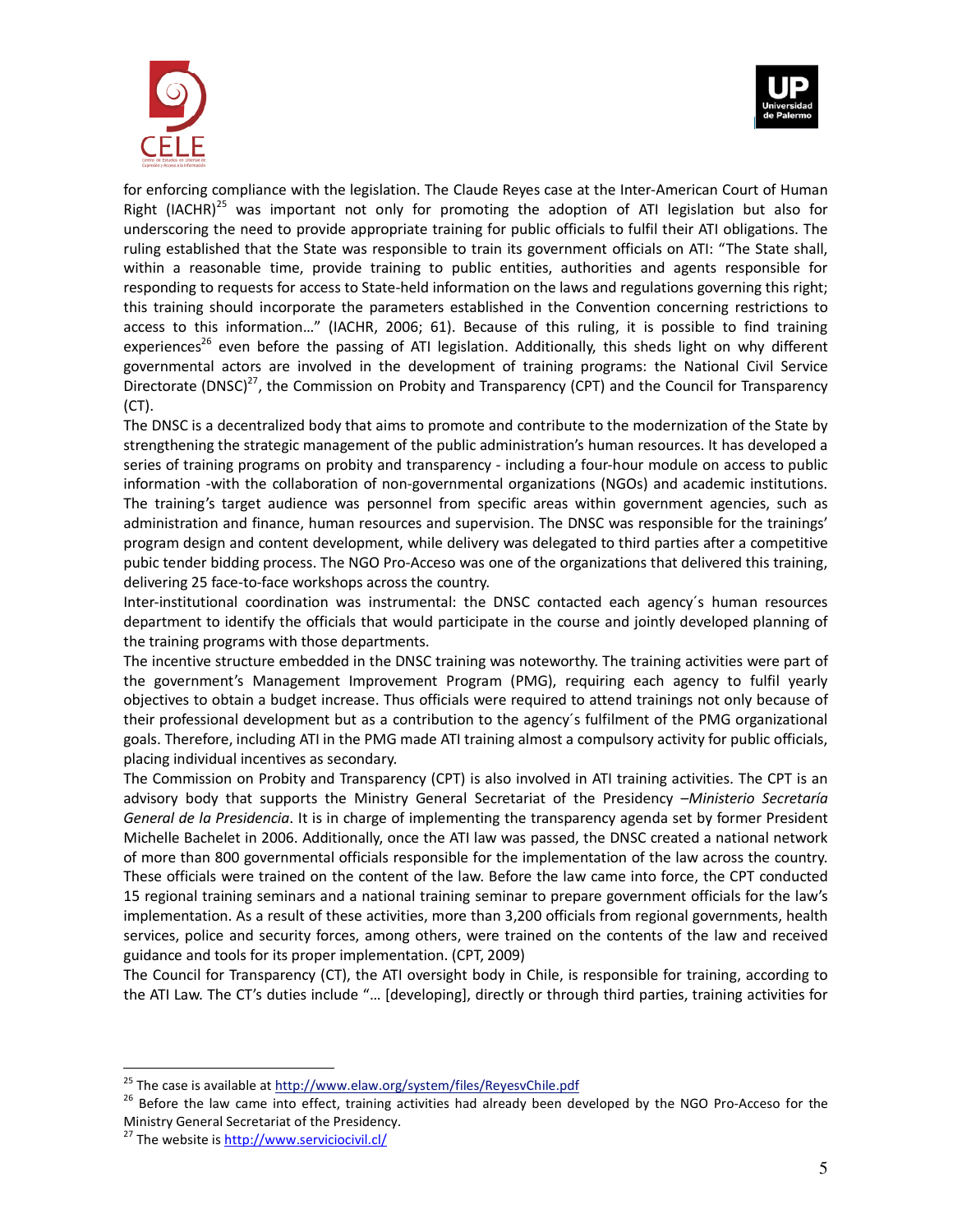



public officials on transparency and access to information."<sup>28</sup> In this context, the CT has developed various training programs for government officials, designed according to their needs as well as their organizational roles in the implementation of the law. The target audience of these programs consisted of public officials from central and local government and of NGOs. The CT delivered training through face-to-face activities, and developed all relevant materials.

According to the officers in charge of training, the courses proved to be an effective means for government officials to discuss the main obstacles they had faced when implementing the legislation, and provided a forum to exchange good practices and experiences. The officers reported that their need to handle information requests properly and their interest in knowing the CT's perspective on the resolution of controversies motivated them to follow the training courses. A participant satisfaction survey, filled at the end of the activities, serves as means of evaluation of the training programs.

## **2.3 India**

 $\overline{a}$ 

The Right to Information (RTI) Act 2005 regulates ATI in India. The Act covers Indian Public Administration at-large, including public agencies at the central and state levels. The Act provides for the appointment, within each agency, of a Public Information Officer (PIO) tasked with handling of information requests. The Act also provides for the creation of a Central Information Commission (CIC) and state Information Commissions (SICs). These commissions are responsible for overseeing and enforcing the RTI Act at the central and state levels, respectively. The Department of Personnel and Training (DoPT) is the nodal agency coordinating implementation throughout the Indian Public Administration.

According to the RTI Act, the obligation to provide training on ATI issues lies on the DoPT, which, through its Institute of Secretariat Training and Management (ISTM) has incorporated ATI into its training offerings for public agencies.

India has dealt with the issue of incorporating ATI into the civil service and providing other incentives for government officials to undertake training on ATI through various means. For instance, ISTM has included ATI training as part of the curricula for mid-level government officials to qualify for promotions. In addition, the Lal Bahadur Shastri National Academy of Administration—which is the training institution for top-level officials—has made ATI one of the subcomponents within its year-long basic course. The Academy also offers specialized training on ATI. The Act provides for harsh sanctions—oftentimes monetary—when the Act is not properly implemented, creating an incentive for government officials to train on the proper implementation and avoid such sanctions.

Though the DoPT has undertaken the responsibility of providing training for public officials on the RTI Act mainly through the ISTM, training is quite decentralized and carried out through training institutions at the national and state level. These include the National Institute of Rural Development, which provides training for Panchayats (local level government), and, at the state level, Administrative Training Institutes and State Institutes of Rural Development.

In order to decentralize training, the central government built the capacity of such training institutions by organizing training courses for trainers. The pool of trainers within state-level training institutions then adapted the curricula to each state's context and delivered training programs.

The rationale for this decentralization lies in the great size of the Indian Public Administration, and the differences from state to state in terms of language and other regional considerations. Given the number and spread of public officials in India, it is difficult for one agency to reach all of them. Furthermore, given the different languages, centralizing training in one hub would significantly increase costs. Thus, by decentralizing training to state-level institutions it was possible to reach a wider number of civil servants in a cost-effective fashion.

<sup>&</sup>lt;sup>28</sup> Own translation of article 33.g.: "Realizar, directamente o a través de terceros, actividades de capacitación de funcionarios públicos en materias de transparencia y acceso a la información".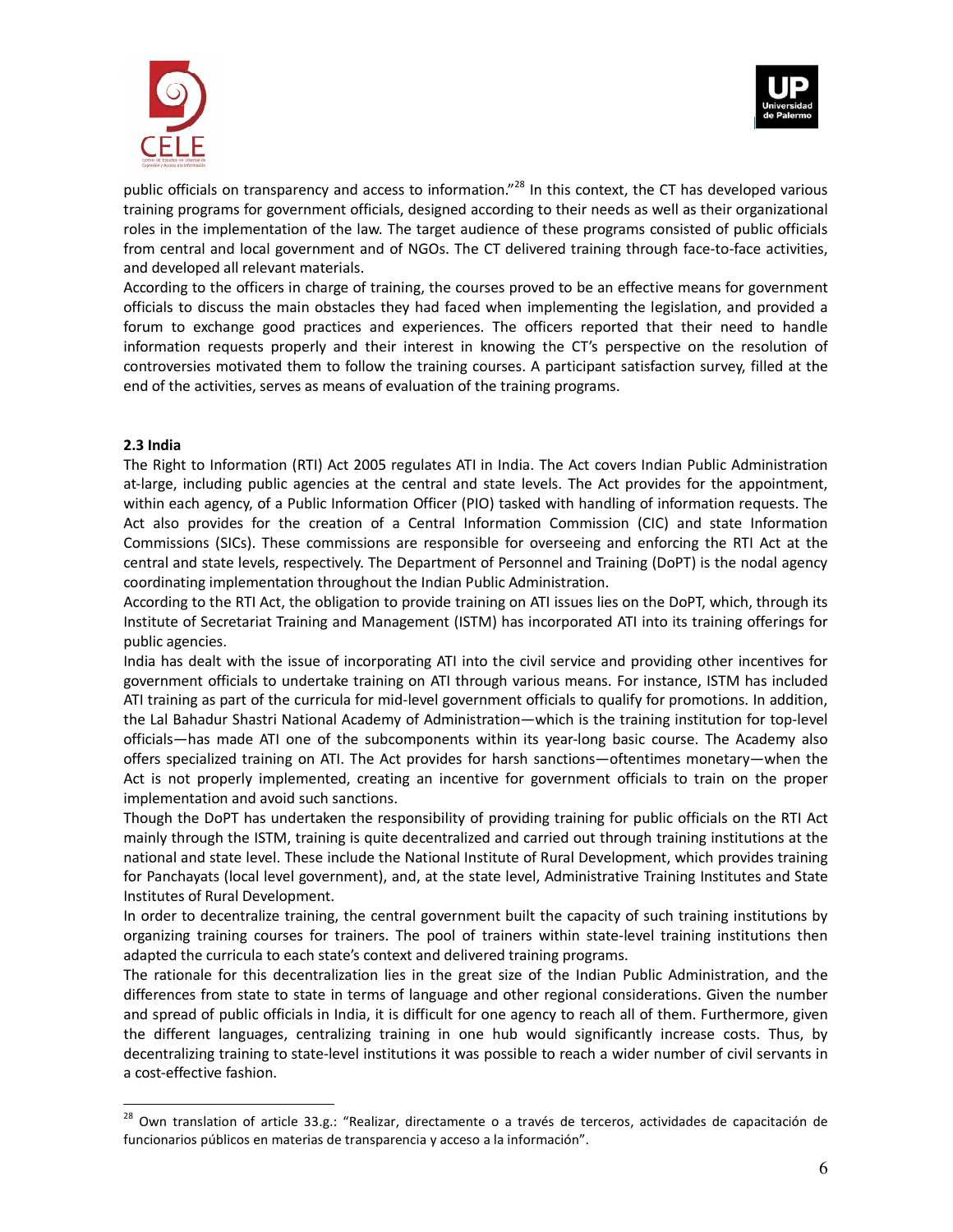



In India, training courses target civil servants at large as well as PIOs and information commissions staff. The trainings have focused on issues related to the handling of information requests as well as compliance with *suo-motu* provisions. Additionally, most of those training programs were conducted face-to-face, with some online support, such as guidelines for PIOs and public servants, uploaded in government websites<sup>29</sup>. Furthermore, the DoPT has also started to deliver training using distance-learning technologies.

There are limited systematic efforts to put in place follow up and evaluation mechanisms to assess the impact of training programs on the effective implementation of the RTI Act in India. However, two recent assessments of the RTI Act implementation (PricewaterhouseCoopers, 2009; RTI Assessment and Analysis Group, 2009) found that training was still a challenge. Only a small portion of public servants was aware of the RTI Act and of their corresponding responsibilities.

The Indian experience suggests that a possible alternative to address ATI training is to rely on already available training infrastructure (e.g. national training institutions) to reach a wider audience. The DoPT through the ISMT has coordinated with other government training agencies to deliver training courses. In doing so, the DoPT is leveraging already available centers to reach more government officials.

#### **2.4 Mexico**

Access to information in Mexico is regulated by the Federal Law on Transparency and Access to Public Government Information (Ley Federal de Transparencia y Acceso a la Información Pública Gubernamental). This law was approved in 2002 and came into effect in 2003.

The Law stipulates the creation of the Federal Institute of Access to Information (IFAI, Instituto Federal de Acceso a la Información). This autonomous body is responsible for fostering, overseeing and enforcing the effective implementation of the Law among Executive branch agencies at the federal level. In addition, the Law mandates that each agency is responsible for appointing a public information officer or officers (PIO) in charge of handling information requests submitted to the agency.

Article 37 of the Law mandates IFAI to provide training for public officials in general, and PIOs in particular, on how to comply with the ATI Law. Training is only mandatory for PIOs.

Furthermore, ATI is not formally incorporated into the civil service training. At the individual level, knowledge or training on ATI issues is not a requisite for promotion. At the agency level, effective implementation of the ATI Law is not linked to performance indicators.

Despite this institutional setting—no legal obligation for public officials to pursue ATI training and no incorporation of ATI into the civil service training—by September 2010 IFAI had trained 30,000 out of 100,000 public officials. $30$ 

In order to fulfil its mandate, IFAI has worked closely with human resources or training departments within public agencies to offer training. By working in close coordination with agencies and offering ATI trainings free of charge, IFAI has succeeded in having ATI trainings incorporated as part of those agencies' offered training programs. Additionally, as the implementation of the ATI Law advances, demand for information increases and transparency becomes a salient topic, public officials, not only PIOs, are perceiving ATI as part of their everyday work, thus taking advantage of training opportunities in this regard.

In contrast with other experiences which relied on other organizations such as academic institutions or NGOs, IFAI undertook the task of developing content and delivering training programs. IFAI's various departments develop content pertaining to their areas while the training department is responsible for managing the trainings.

In general, IFAI provides two main kinds of training: one for public officials which aims to raise awareness on the culture of transparency, broad aspects of the implementation of the Law and its importance; and another for PIOs on specific issues related to the day-to-day implementation of the Law. In addition, and upon request from federal agencies, IFAI provides training on specific issues such as classification of

<sup>&</sup>lt;sup>29</sup> See for instance the guides available for public servants at: http://www.rti.gov.in/

<sup>&</sup>lt;sup>30</sup> Information provided by IFAI officials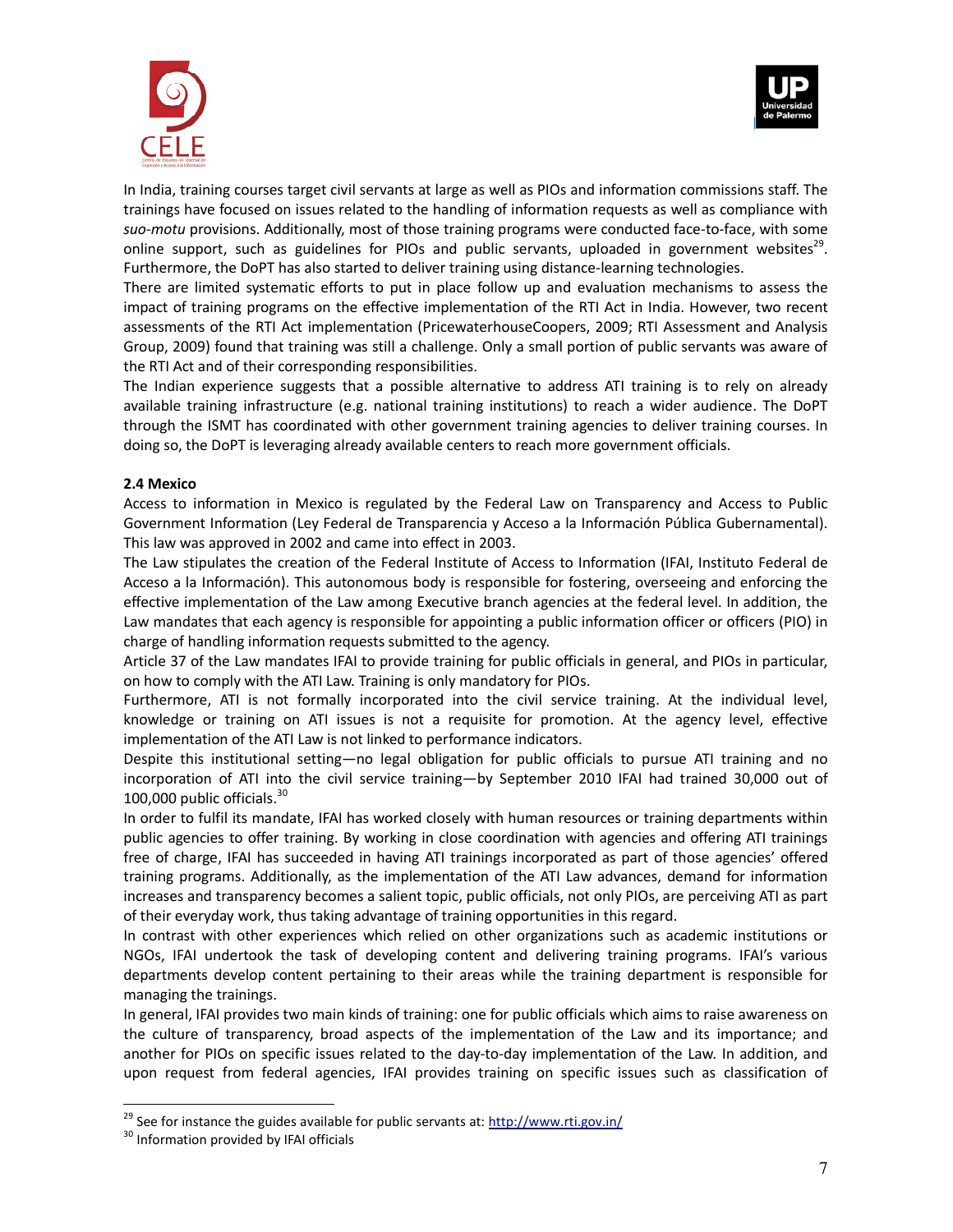



information, proactive transparency or personal data.

IFAI has relied extensively on the use of distance-learning technologies. To deliver the general training on transparency and the training for PIOs, IFAI developed the e-FAI distance-learning platform. Through this platform public officials can access the training program from their computers either at work or at home.

IFAI decided to make use of this kind of technology due to the very large size of the Mexican public administration and limited resources available, as its training department consisted of only three people. This platform allowed IFAI to reach a greater number of officials as opposed to the limited reach of face-toface training.

Some of e-FAI's advantages are the standardization of training programs, as public officials receive the same training regardless of where and when the program is delivered; greater reach; replicability, as the delivery of additional trainings only requires minimum resources; low operation costs. On the other hand, relying on e-FAI has potential disadvantages: insufficient availability of infrastructure in some agencies and the related high initial costs; poor distance-learning capacities among public officials who might not be used to this kind of training.

However, not all of IFAI's training is done through e-FAI. Some specific training programs developed at agencies' request are delivered through a more traditional face-to-face approach. In this case, IFAI works closely with the agency to assess its needs, develop the content and deliver the training.

Finally, there have been limited systematic efforts to evaluate the effectiveness of IFAI's training conducted in the past years.

## **3. Institutional Arrangements and Key Features**

This section highlights various issues related to ATI training approaches mentioned in the cases. First, it will focus on the institutional arrangements, and then it will depict issues related to key aspects of training models.

#### **3.1 Institutional arrangements**

Incorporating training provisions into main legislation or secondary regulation and into implementation plans enhances ATI effectiveness. These should include specific provisions on training, agencies responsible for such training, etc. Several of the recent ATI laws include such provisions; this is an important element of the regulatory framework that could contribute to effective ATI implementation. Additionally, implementation plans and key implementation guidelines should also include those types of provisions. For instance, in the United Kingdom, the DCA's implementation plan gave specific instructions on training. In Mexico, IFAI's Training Department prepares a yearly strategic plan that guides its activities.

ATI regulatory frameworks that include training contribute to clearly define responsibilities and improve resource allocation, therefore enhancing training efforts. On the one hand, it sheds light on responsibilities as this framework oftentimes establishes which agency must lead training efforts, thus reducing overlapping among various agencies. On the other hand, the allocation of resources for training is considered in early stages of planning.

Designating the agency responsible for providing training is a key aspect of the institutional arrangements for ATI training. In Mexico and in Chile, for instance, the law states that the oversight bodies are responsible for providing training. In India, this responsibility lies with the nodal agency, the DoPT. However, ATI laws or other regulations are not always that clear, as the case of the United Kingdom illustrates.

Furthermore, just because a law establishes which agency is responsible for training does not necessarily follow that such body will provide training. In India, the DoPT has overall responsibility for training, however government training institutions deliver training with a significant degree of decentralization. The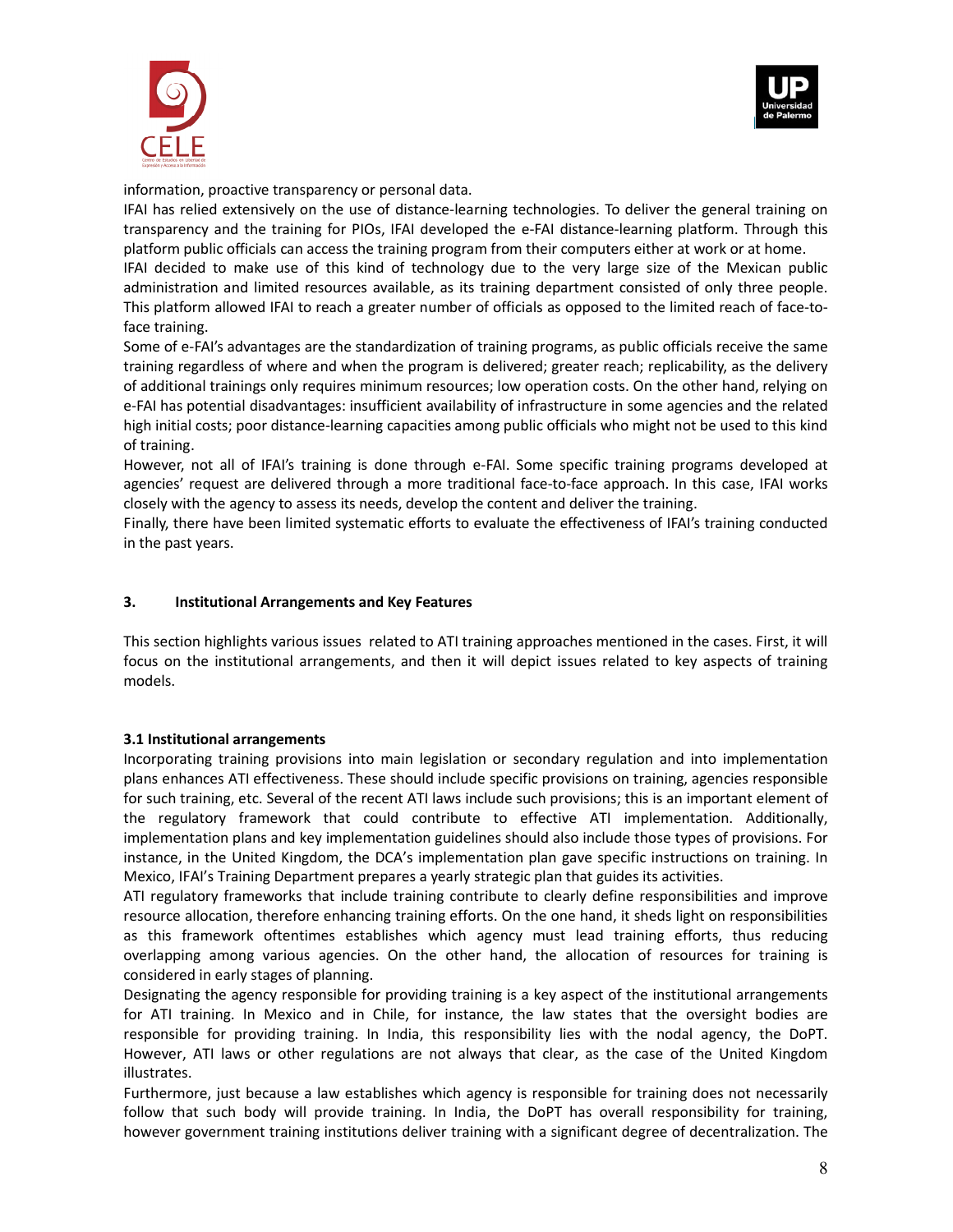



case of Chile is more complex. Three agencies provide training, and one of them, the DNSC, outsources the development and delivery of training. In the United Kingdom, training is outsourced to private firms and NGOs such as the Campaign for Freedom of Information. To summarize, on one side of the spectrum lies Mexico's highly concentrated model, where IFAI is responsible for the entire training process. On the opposite side lies the United Kingdom's highly dispersed model, where several actors are involved in the process. Chile and India lie somewhere between these two extremes.

All the models that lie along this concentration-dispersion spectrum carry their own advantages and disadvantages. There is no clear-cut "best" option, as this will depend on the context. Broadly speaking, a highly concentrated model such as the Mexican one has the advantage of low coordination requirements, as interaction is mostly between mandated agencies and IFAI, without intermediaries. Dispersed models should then pay special attention to coordination between relevant agencies, in order to avoid overlapping and waste of resources that might hinder the effectiveness of training. On the other hand, a dispersed model can have a wider reach—especially in cases where the ATI law also applies to the sub-national level, which is the case in Chile or India. This is particularly true given the considerable size of the latter's bureaucracy. Overall, two main functions or roles can be identified in the four cases: a training management role, and a training implementer role.

The incentive structure to motivate public officials to participate in training programs is another important factor influencing the effectiveness of training. The likelihood that civil servants would request, attend and benefit from ATI training depends, to a certain extent, on the incentives offered. As illustrated in the case studies, the variety of incentives can be formal or informal, and they can be agency- or individual-oriented. In Chile, formal incentives include the incorporation of ATI into the DNSC's Management Improvement Program, which requires civil servants to attend training in order to fulfill the agency's performance goals. In contrast, the sanctions for non-compliance foreseen in the RTI Act in India become an incentive for individual civil servants to undergo training in order to avoid sanctions.

The Mexican and the India models provide examples of informal incentives. In the case of Mexico, the increasing demand for information was instrumental in motivating public officials to follow training courses. Officials are beginning to perceive ATI as part of their everyday work and see training as a way to simplify their work.

#### **3.2 Key components**

Training programs have a number of key components, such as target audience, goals, frequency, delivery modes and evaluation that define how training actually takes place.

As the case studies suggest, **audiences** fall into two main categories: public officials at large and PIOs. The target audience oftentimes determines the training program's **goals**. For instance, general training for public officials in Mexico or in India aims to provide an overview of the ATI legislation, and illustrate the benefits of transparency and are therefore quite basic in terms of content. On the other hand, training for PIOs aims to provide knowledge on specific aspects related to the implementation of ATI legislation. These trainings cover various topics, such as the handling of information requests, proactive transparency provisions, and classification of information. Given the level of staff turnover among public officials, it is important to highlight that training should not take place only at the beginning of the of ATI legislation's implementation period but should be carried out on a regular basis to ensure that incoming public officials are aware of the legislation and capable of implementing it.

**The delivery mode** is another key component of ATI training. There are two delivery modes: face-to-face and e-learning. Mexico's IFAI relies heavily on e-learning through its e-FAI platform, whereas the other countries reviewed focus mainly on face-to-face training.

Both models have their pros and cons. E-learning has the advantage of being standardized, and every trainee will receive the same training. It is also highly replicable and far-reaching. In terms of resources, the operational costs of these e-learning tools can be quite low once the infrastructure has been set up. However, infrastructure barriers can be significant, particularly in places where internet penetration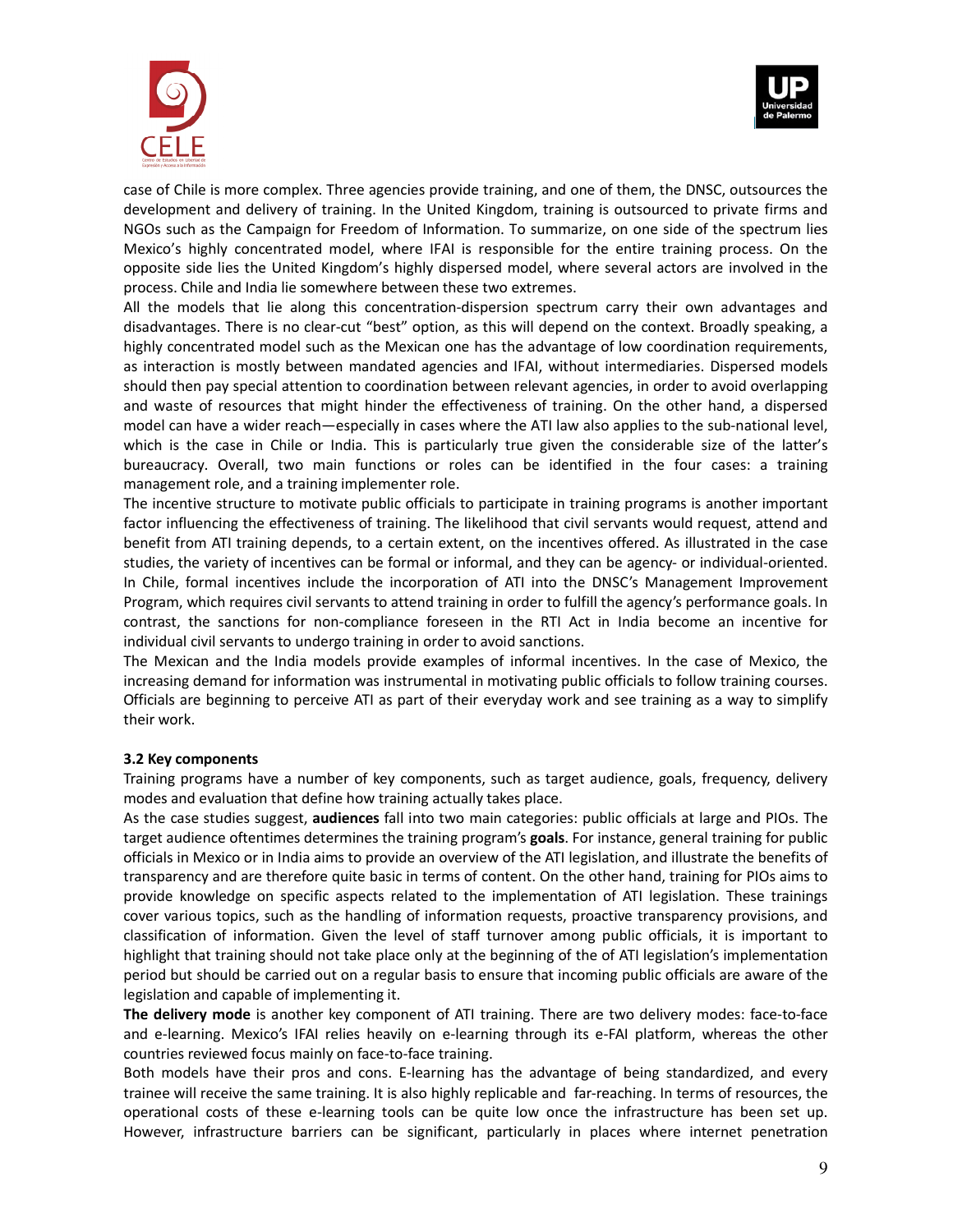



remains low. Furthermore, public officials' capacity to adapt to an e-learning environment might lessen the training's effectiveness.

On the other hand, face-to-face training does not require as much infrastructure as e-learning— at least initially. Additionally, in many instances public officials have no experience with e-learning and prefer the face-to-face training approach they are used to. However, face-to-face training is limited in terms of outreach potential, requiring more resources to scale up for larger bureaucracies. In addition, standardization is more difficult to achieve through face-to-face training.

Finally, **evaluation** of training programs is another key feature. Regular evaluations are necessary to determine the effectiveness of training programs. However, this area needs improvement. Some of the training programs include participant evaluations, but this is insufficient. Evaluations should be geared to assessing the extent to which training programs enhance the implementation of ATI legislation. These assessments will in turn help improve training programs.

## **4. Conclusions**

This brief note reviewed four case studies of Governments developing training programs for public officials on the proper implementation of ATI legislation. As previously mentioned, the fledgling nature of the study served to draw some preliminary lessons from the countries' experience and further study and analysis on the matter is necessary. However, the institutional arrangements and key features of each case study illustrate the following recommendations for ATI legislation-mandated oversight bodies and public authorities:

- A comprehensive **policy** on ATI that includes training is the cornerstone for proper training of public officials. The elaboration of an overall ATI policy requires the inclusion of training provisions that identify the authority in charge of training. A training plan is a key element for the organization and coordination of the training activities, definition of target audiences, and design of contents and delivery of the training. Such ATI training plans should include evaluation mechanisms to assess not only the performance of trainers and/or the satisfaction of trainees, but also the impact of the courses.

- **Inter-agency coordination** is critical for the success of a training program. The authority in charge of the training should foster adequate coordination with civil service's training institutions and public agencies within the administration. PIOs together with human resources or personnel departments within agencies could assist in this coordination.

- **Overall oversight**: as mentioned, there are different institutional arrangements for organizing the training programs (concentrated vs. dispersed models). In both cases, it is vital that the goals set in the ATI policy and the training plan are met, and that the authority responsible of the training oversees its different phases. This serves to guarantee common standards in the delivery of the courses.

Incentives: a comprehensive training plan should consider using incentives to effectively manage training of governmental officials on the implementation of the ATI legislation. Incentives at the individual level, such as professional development, need to be reinforced with incentives at the agency level.

- **Key components**: training components should be defined considering the general context of the country: area, language diversity, size of public administration, availability of resources, among other factors. The components should also have certain flexibility to adapt to the changing circumstances in which the ATI legislation is applied. They should consider, for example, new modules or contested issues related to the implementation of the ATI law.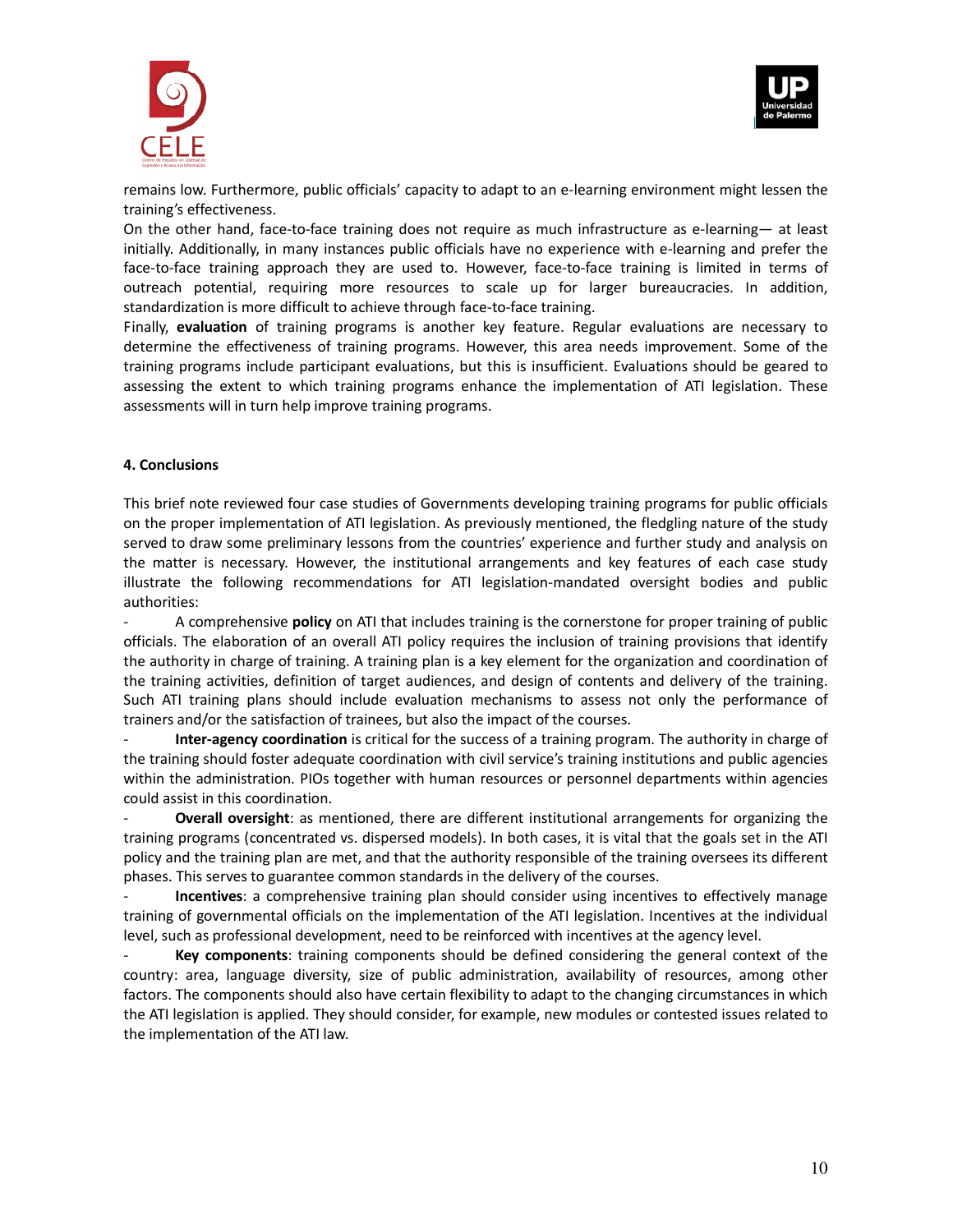



# **5. Bibliography**

- Alianza Regional por la Libertad de Expresión e Información (2009, unpublished), "Capacitaciones a usuarios y proveedores de información. Documento preparado por la Alianza Regional por la Libertad de Expresión e Información para el debate del grupo de expertos de la OEA sobre la ley modelo de acceso a la información".
- Article 19 (1999), "The Public's Right to Know: Principles of Freedom of Information Legislation", available at www.article19.org/pdfs/standards/righttoknow.pdf
- Banisar, D. (2006), "Freedom of Information Around the World 2006. A Global Survey of Access to Government Information Laws", Privacy International, available at www.privacyinternational.org/foi/foisurvey2006.pdf
- Carter Center (2008), Atlanta Declaration and Plan of Action for the Advancement of the Right of Access to Information, and the contract of the available at the contract of the contract of the contract of the contract of the contract of the contract of the contract of the contract of the contract of the contract of the contract

www.cartercenter.org/documents/Atlanta%20Declaration%20and%20Plan%20of%20Action.pdf

- Comisión Probidad y Transparencia (2009), Memoria Anual, available at http://163.247.57.65/assets/files/documentos/Memoria\_anual\_2009.pdf.
- Freedom of Information Implementation Group, "Training Strategy for Scottish Public Sector", available at http://openscotland.net/Resource/Doc/925/0075345.pdf
- Inter-American Court on Human Rights, Claude Reyes et Al. V. Chile, Judgement of March 2006, available at http://www.article19.org/pdfs/cases/inter-american-court-claude-v.-chile.pdf
- Inter-American Juridical Committee (2008), CJI/RES 147, Principles on the Right of Access to Information, available at www.oas.org/cji/CJI-RES\_147\_LXXIII-O-08.pdf
- Mendel, Toby (2008); "The Right to Information in Latin America. A Comparative Legal Survey", UNESCO, 2008, available at http://unesdoc.unesco.org/images/0018/001832/183273e.pdf
- Ministry of Justice (2009), Freedom of Information Act 2000. Fourth Annual Report on the operation of the FOI Act in Central Government 2008, available at http://www.justice.gov.uk/publications/docs/freedom-of-information-annual-report-2008.pdf (United Kingdom)
- OAS Committee of Experts of the Follow-up Mechanisms for the Implementation of the Inter-American Convention against Corruption (2004), Final Report on Implementation in the Republic of Chile of the Convention Provisions Selected for Analysis within the Framework of the First Round , available at http://www.oas.org/juridico/english/mec\_rep\_chi.pdf
- PricewaterhouseCoopers (2009), Final Report, Understanding the "Key Issues and Constraints" in Implementing the RTI Act. India, available at http://rti.gov.in/rticorner/studybypwc/key\_issues.pdf
- Puddephatt, Andrew (2009), Exploring the Role of Civil Society in the Formulation and Adoption of Access to Information Laws. Washington, DC, WBI Access to Information Working Paper Series, The World Bank.
- RTI Assessment Analysis Group and National Campaign for People's Right to Information (2009), Safeguarding the Right to Information: Report of the People's RTI Assessment 2008. India
- Roberts, Alasdair (2006), Blacked Out: Government Secrecy in the Information Age. New York, Cambridge University Press.
- United Kingdom´s Department for Constitutional Affairs (2001), Annual report on proposals for bringing fully into force those provisions of the Freedom of Information Act 2000 which are not fully into force, available at the state and a state at the state at the state at the state at the state at the state at  $\alpha$

http://webarchive.nationalarchives.gov.uk/+/http://www.dca.gov.uk/foi/imprep/annrep01. pdf